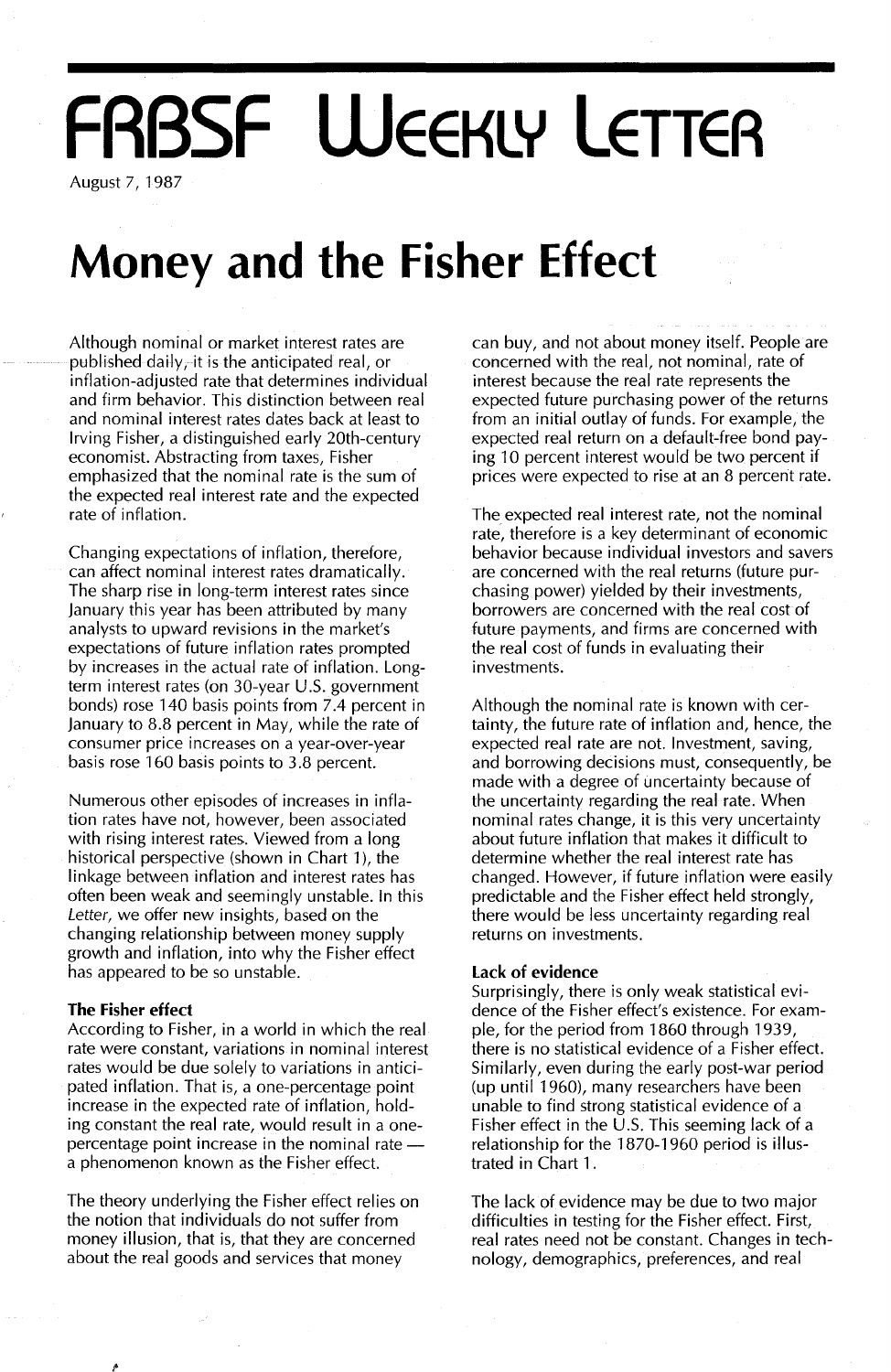# **FRBSF**

commodity prices can, for example, alter real interest rates. Second, Fisher hypothesized a relationship between *expected,* not realized, inflation and interest rates. Since market expectations about inflation cannot be observed directly, it is difficult to determine whether market participants are behaving as Fisher hypothesized.

To illustrate the difficulties in testing for the Fisher effect, consider the most extreme case in which all market participants do behave as Fisher hypothesized but changes in the inflation rate are purely random and therefore not predictable. In this case, expected inflation would be constant even though actual inflation might be quite variable. Observed variations in the actual inflation rate (consisting solely of random forecast errors) therefore would be unrelated to the expected inflation rate (which would be constant). As a result, there would be no observable relationship between (the unpredictable) variations in the inflation rate and variations in interest rates. Moreover, there would be no statistical way of testing whether interest rates varied with expected inflation when expected inflation itself was constant. (However, this is not to say that the degree of volatility of inflation itself might not be positively associated with the level of nominal interest rates.)

This extreme case suggests that we could expect a tighter relationship between actual and anticipated inflation during periods when movements in inflation are highly regular and easily predictable. Realized or actual inflation under those circumstances would serve as a reliable proxy for expected inflation, and thus a closer relationship between actual inflation and interest rates would be observed.

Empirical evidence seems to support this conclusion. Statistical work by economist Robert Barsky suggests that inflation during the 1860-1930 period in the U.S. was largely unpredictable. That is, changes in inflation tended to be random. As a consequence, Barsky found little evidence of a Fisher effect during this period. Benjamin Klein, in earlier work, made essentially the same point. He found that during the gold standard period in the U.s. (1880-1915), the price level fluctuated randomly from year to year around a constant level. Since these changes in inflation were unpredictable (and expected inflation was constant), there was no relationship between actual inflation and nominal interest rates.

#### **Money and inflation**

Our study of the Fisher effect is based on the belief of most economists that there is a strong link between money supply growth and inflation. In particular, given money demand, expected inflation to a large extent depends on expected money supply growth in the future.

This linkage is based on theoretical underpinnings connecting money supply and demand growth with price level determination, as well as on a large body of statistical evidence covering the  $U.S.$  and international experiences. Although numerous other factors  $-$  such as oil-price shocks, exchange rate shifts or crop failures may have significant short-term effects on inflation, money growth is the most widely recognized factor behind long-term inflation trends.

The process governing money creation can thus have an important impact on the predictability of inflation and hence, on whether a Fisher effect can be observed. In particular, during a period when money supply growth is highly predictable, inflation also will tend to follow a predictable pattern. And, because expected inflation depends on expected future money growth, we should be able to obtain a reasonably accurate forecast of inflation during periods when money can easily be forecast.

This means that we should be able to observe a Fisher effect during periods when money growth is predictable. The upshot is that estimates of the Fisher effect that include periods during which money and inflation cannot be forecast may show a very small Fisher effect even though the effect might actually hold very strongly.

As an example, consider whether a Fisher effect likely could be observed in a gold-based monetary system. Since the quantity of gold supplied depends on demand and supply conditions for gold production, the price level should be predictable over the long run because growth in the supply of gold is predictable over the long run. (In fact, there is evidence that the price level over the long run is relatively stable under a gold standard.) Yet unexpected gold discoveries or temporary increases in gold demand can cause short-run random fluctuations in the price level. Since such fluctuations by definition are unexpected, they may lead to unpredictable effects on inflation as well. (Predictable fluctuations would be incorporated into the current price of gold and thus would not affect the price level in the future.) This unpredictability of short-run inflation may explain why researchers have been unable to observe a Fisher effect under a gold-based monetary system.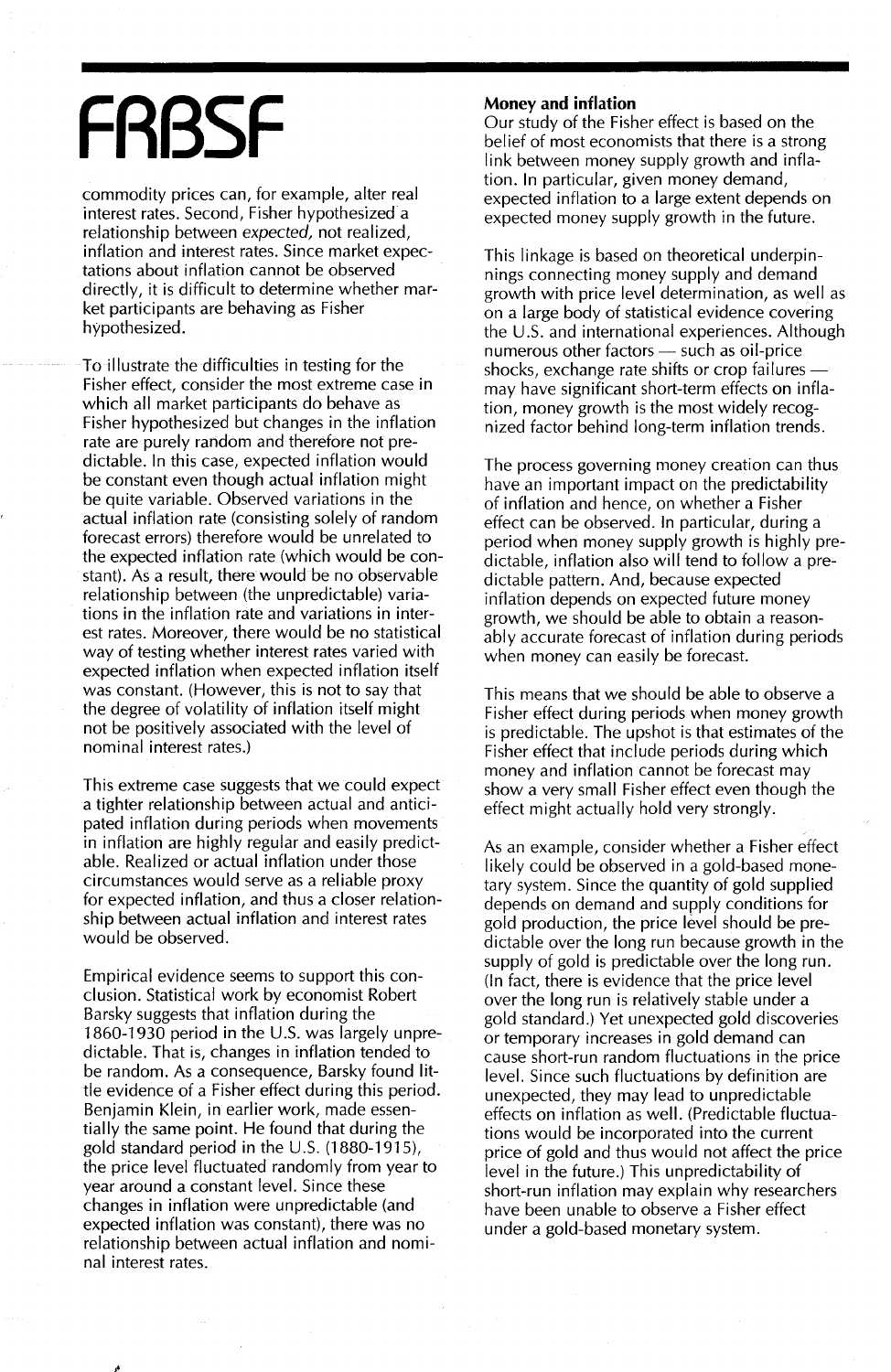



#### Shift in the money supply process

We recently conducted a test for the Fisher effect using data from the post-1951 period, when the U.S. Treasury and the Federal Reserve agreed ("The Treasury Accord") to release the Fed from its obligation to try to fix interest rates on new U.S. Treasury issues. Since 1951, in other words, the Federal Reserve has in principle been allowed to determine the growth of the monetary base (currency plus bank reserves) independent of Treasury debt financing needs and fiscal policy.

As part of the test, we tried to distinguish possible shifts in the money supply process that may have precluded observation of the Fisher effect. We found that the statistical relationship between current and past money supply growth was very different between the periods 1951-1960 and 1961-1986. Money growth, to a large extent, was unpredictable (on the basis of past money growth) during the earlier period, and highly predictable during the later period.

The shift in 1960 is evident in Chart 2. The monetary base fluctuated randomly around a fairly stable level from 1951 to 1960, at which point the base began to grow exponentially.

This pattern suggests that we would likely observe a weak link between past money growth and inflation during the early, pre-1960 period, and a much stronger link between the two during the later post-1960 period when money growth was predictable. In fact, our statistical tests did not show any evidence of a significant cumulative impact of money on inflation during the early period but did show a strong effect during the later period. During the post-1960 period, we found that a one percentage point rise in money growth is matched by a one percentage point rise in inflation within a three-year period.

These findings could help explain why there is so little evidence of a Fisher effect prior to 1960. They also could explain why researchers using data from the entire post-war period have found weak Fisher effects. In contrast to the argument that financial markets only gradually learned their "Fisher" or that they were irrational, we attribute earlier doubt about the Fisher hypothesis to randomness and shifts in the money supply growth process.

#### Evidence of the Fisher effect

Consistent with the greater predictability of money and the stronger relationship between money and inflation during the post-1960 period, we found much stronger evidence of a Fisher effect then. In fact, during the post-1960 period, we found that a 1 percentage point increase in expected inflation resulted in a 0.9 percentage point increase in the nominal interest rate. These estimates of the Fisher effect using post-1960 data are larger than those of most other studies.

But more importantly, the evidence suggests that instability in the observed Fisher effect can be associated with shifts in the money supply growth process. In particular, the extent to which money can be forecasted, and hence inflation can be forecasted, will partly determine the extent to which the Fisher effect is statistically observable.

Michael C. Keeley and Michael M. Hutchison

Opinions expressed in this newsletter do not necessarily reflect the views of the management of the Federal Reserve Bank of San Francisco, or of the Board of Governors of the Federal Reserve System.

Editorial comments may be addressed to the editor (Gregory Tong) or to the author . . . . Free copies of Federal Reserve publications can be obtained from the Public Information Department, Federal Reserve Bank of San Francisco, P.O. Box 7702, San Francisco 94120. Phone (415) 974-2246.